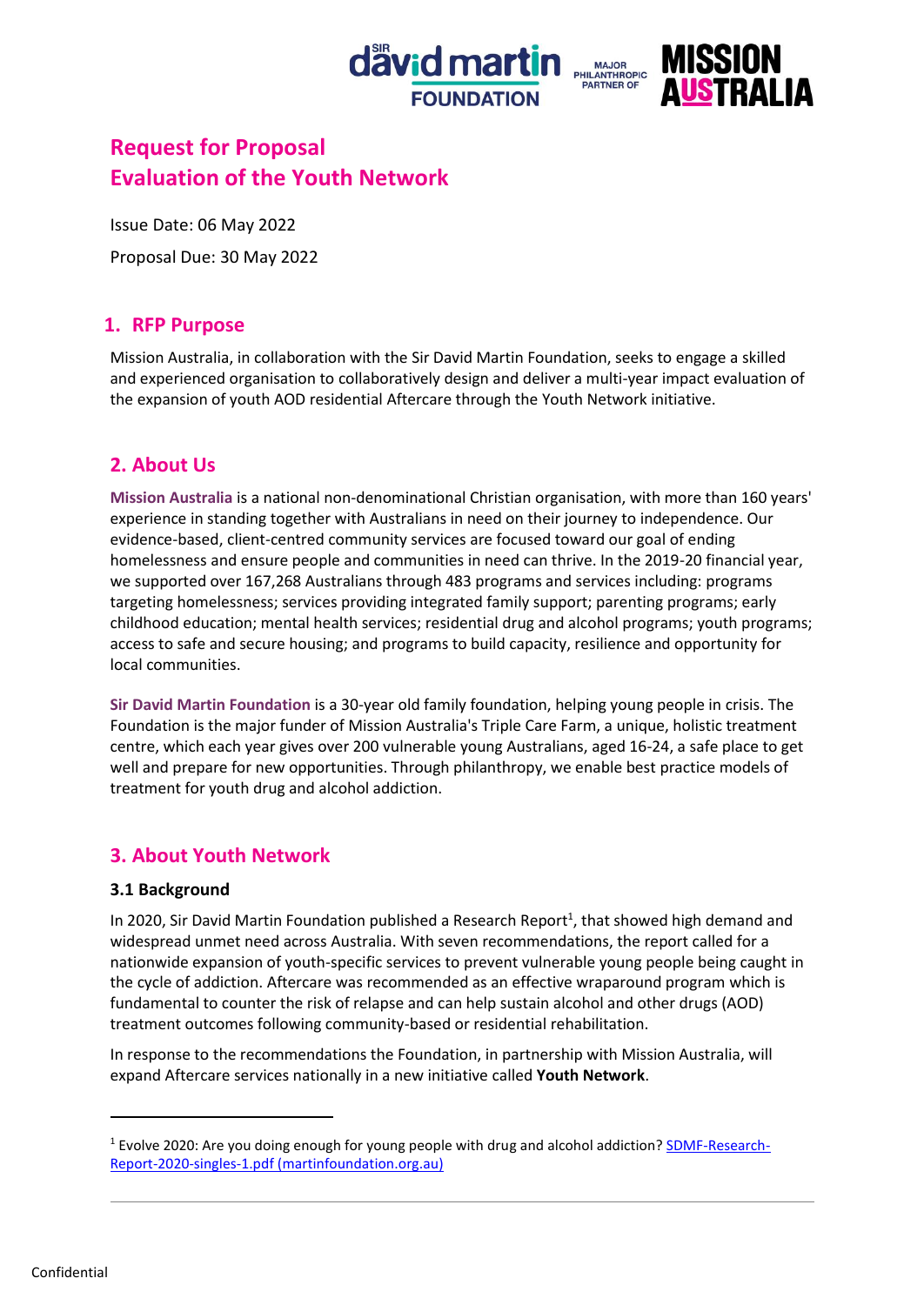### **3.2 Objectives of Youth Network**

The Foundation and Mission Australia share the vision of a network of Aftercare workers across Australia for young people who have participated in residential AOD treatment programs. This will help avoid the cycle of addiction and set young people up for success with improved health and wellbeing, engagement in education and employment, housing, community connections and social support networks.

The objectives of Youth Network are to:

- Expand Aftercare services to support vulnerable young people to live safely back in their community after completing residential AOD treatment programs.
- Create a network of youth AOD specialists who will share best-practice knowledge, access professional development opportunities and work together to decrease the cycle of addiction and help young people achieve their goals through the provision of Aftercare.

### **3.2 Expansion of Aftercare**

Aftercare is a voluntary program which provides wrap around support for up to six months to young people (12-24 years old) to assist them to transition back to the community after receiving residential withdrawal and/or residential rehabilitation AOD treatment. The model involves a dedicated youth worker who supports 20-50 young people per year to:

- Plan for their transition out of an AOD residential treatment program so they feel confident, healthy and equipped to manage the process.
- Re-build their life in the community, including accessing housing, education, training or employment opportunities.
- Connect to supports, both formal and informal, so the young person has a sustainable support network which they can access should their needs escalate.

The journey of each young person through their withdrawal and subsequent AOD recovery is complex and rarely follows a linear pathway, as described in the figure below. Aftercare provides individualised support for young people at different stages of their recovery journey. For example, Aftercare can support young people when they relapse to re-enter treatment in a timely way before a crisis occurs. It can also be a useful strategy to reengage young people who drop out of treatment to support them to re-enter when they are ready.



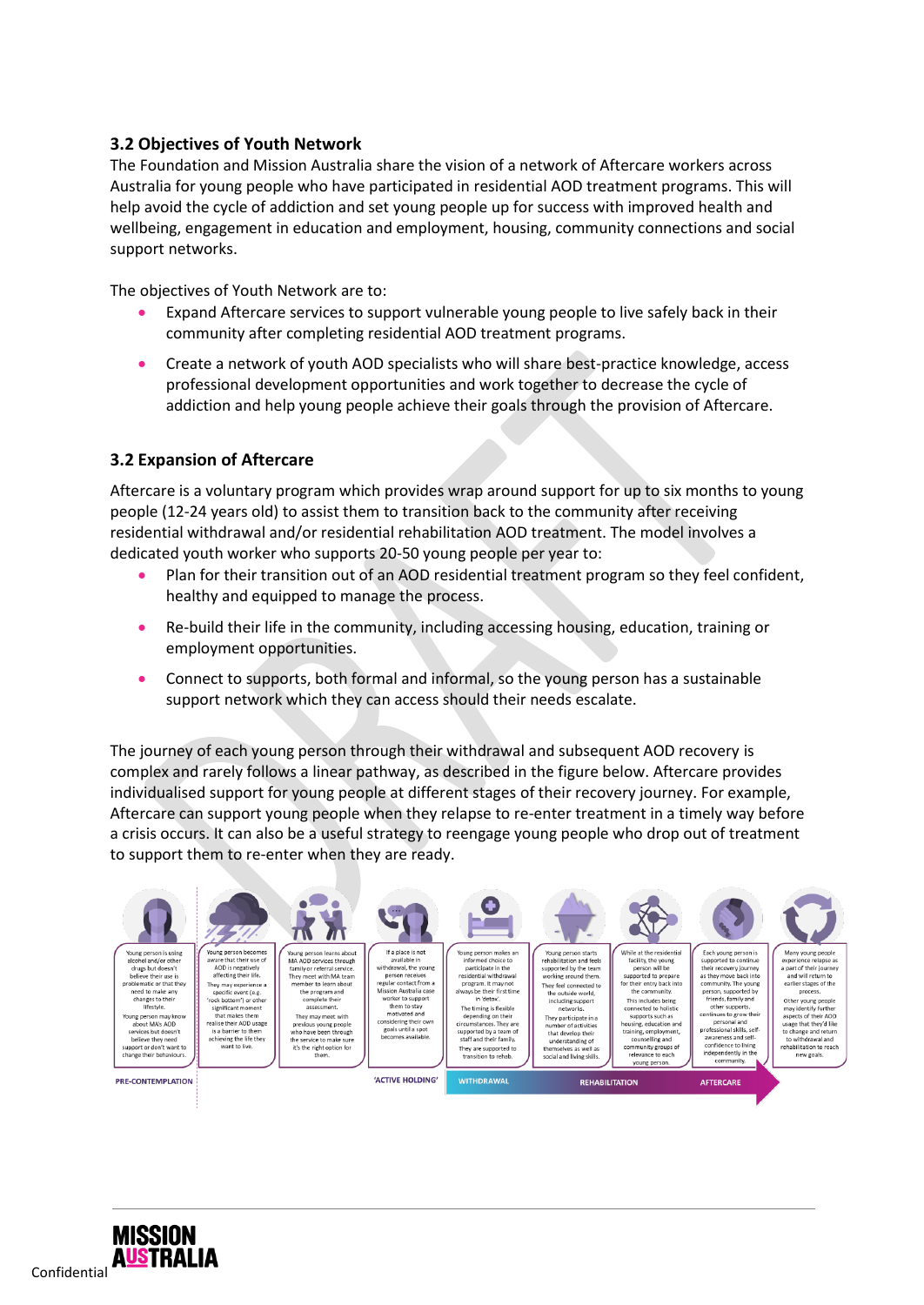Youth Network will be rolled out initially across five existing Mission Australia youth AOD residential programs across Southern Highlands, Coffs Harbour, Dubbo, Batemans Bay (NSW) and Perth (WA). The table below provides a summary of the different locations and estimated expansion timeframes.

| <b>Service</b>                                                                    | <b>Information</b>                                                                                                                          |
|-----------------------------------------------------------------------------------|---------------------------------------------------------------------------------------------------------------------------------------------|
| <b>Triple Care Farm</b>                                                           | Target cohort: 16-24                                                                                                                        |
| Southern Highlands, NSW                                                           | No. of beds: 28                                                                                                                             |
| Continued funding                                                                 | Main source of referrals: Health, NSW Youth Justice and Self                                                                                |
| <b>Drug and Alcohol Youth Service</b>                                             | Target cohort: 12-21                                                                                                                        |
| (DAYS)                                                                            | No. of beds: 12                                                                                                                             |
| East Perth, WA                                                                    | Main source of referrals: Community AOD services, Health,                                                                                   |
| Aftercare commencing FY23                                                         | Justice, Department for Communities, Parents and Self                                                                                       |
| Junaa Buwa!<br>Coffs Harbour, NSW                                                 | Target cohort: 13-18 (60% Aboriginal and/or Torres Strait<br>Islander)<br>No. of beds: 8                                                    |
| Aftercare commencing FY24-                                                        | Main source of referrals: NSW Youth Justice                                                                                                 |
| <b>Mac River Rehabilitation Centre</b><br>Dubbo, NSW<br>Aftercare commencing FY24 | Target cohort: 13-18 (mostly Aboriginal and/or Torres Strait<br>Islander)<br>No. of beds: 32<br>Main source of referrals: NSW Youth Justice |
| <b>Triple Care Farm</b>                                                           | Target cohort: 16-24                                                                                                                        |
| Bateman's Bay, NSW                                                                | No. of beds: 10                                                                                                                             |
| Aftercare be delivered in a new<br>facility due to open FY24                      | Main source of referrals: NSW Youth Justice and Self                                                                                        |

As described above there are notable differences when comparing the locations:

- Aftercare in WA will be delivered at DAYS, the only youth AOD service in the State, as part of an integrated service model, including Mission Australia's Youthbeat, Detox Centre and Youth Outreach Service. Aftercare will be provided predominantly as an outreach model supporting young people in the community.
- Junaa Buwa! and Mac River engage a high proportion of Aboriginal and/or Torres Strait Islander young people who are primarily referred through NSW Youth Justice. These young people access residential rehabilitation after withdrawing at a hospital.
- Triple Care Farm is an existing integrated service model which includes Withdrawal, Residential and Aftercare (in operation since 2004). A new facility will be opened in Bateman's Bay in late 2022.
- The age of young people varies from 12-24 years, which means there will be difference in the way that services operate locally, their focus and how they address the different needs of young people.

## **3.3 Available data**

All locations will collect an Aftercare Minimum Dataset. This will include administration data (i.e. client characteristics, service activities and outputs) and outcome tools. Whilst some assessment tools used in existing services are prescribed by funders, where possible a suite of consistent outcomes tools will be implemented. Tools will measure outcomes for young people at regular time

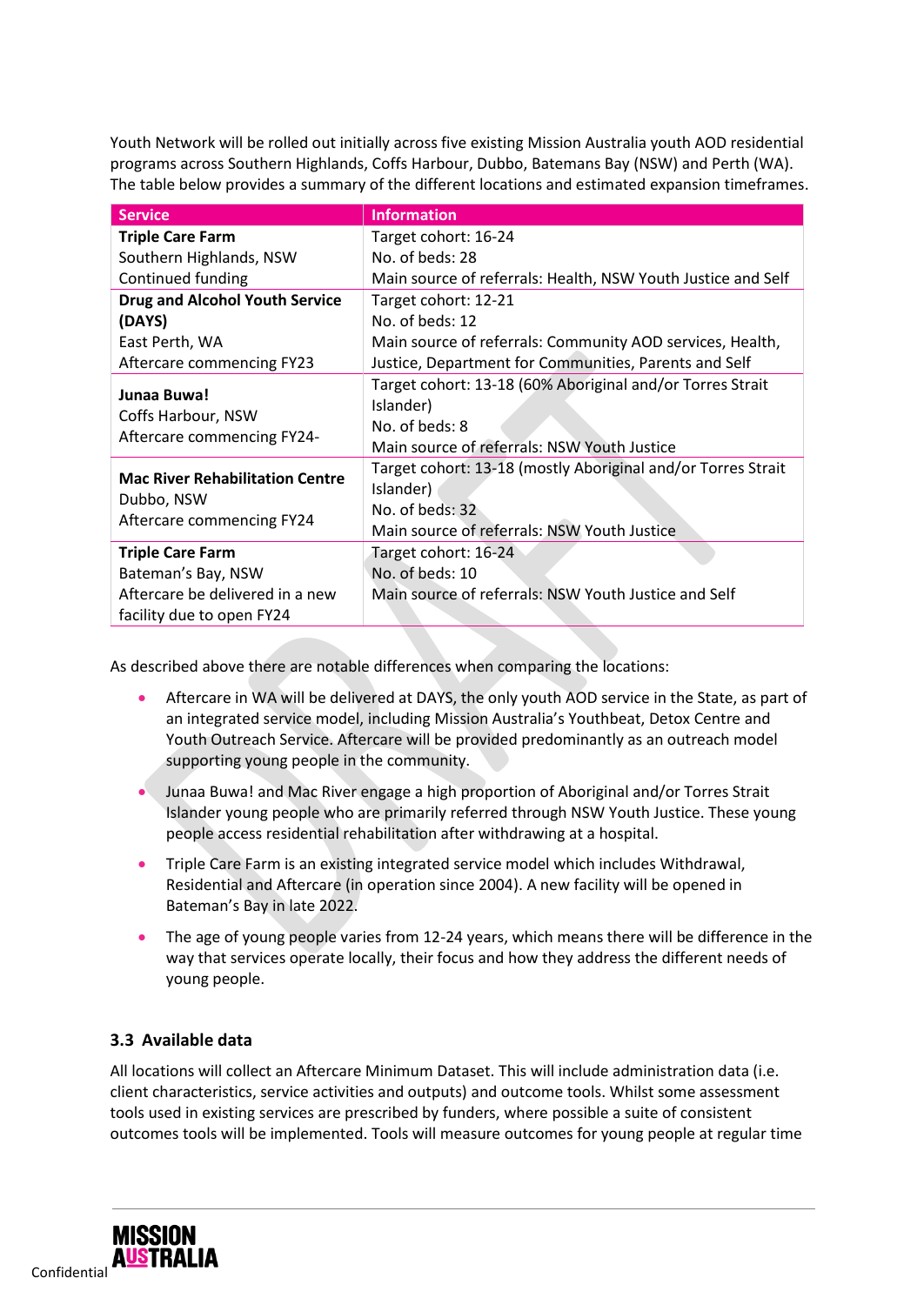points, for example at entry, after rehabilitation and during Aftercare. Some of the psychometric tools used by services include:

- Brief Situational Confidence Questionnaire
- Severity of Dependence Scale
- The World Health Organization Quality of Life Assessment
- Brief Symptoms Inventory

The following table provides examples of Mission Australia's Outcome Domains and service outcomes measured through youth AOD residential programs.

| <b>Outcome Domain</b>                    | <b>Service Outcomes</b>                                                                                                                                                                                                                                                                                                                                  |  |
|------------------------------------------|----------------------------------------------------------------------------------------------------------------------------------------------------------------------------------------------------------------------------------------------------------------------------------------------------------------------------------------------------------|--|
| Safe and Healthy                         | Reduction and management of AOD use and tobacco use<br>$\bullet$<br>Increased coping skills (AOD use, gambling, mental health)<br>$\bullet$<br>Improved physical health and lifestyle<br>$\bullet$<br>Increased self-care skills<br>Improved mental health, emotional stability and wellbeing<br>$\bullet$<br>Increased safety and security<br>$\bullet$ |  |
| <b>Housed</b>                            | Access to secure, safe and stable housing<br>٠<br>Increased capacity to sustain housing<br>$\bullet$<br>Improved ability to manage finances<br>$\bullet$                                                                                                                                                                                                 |  |
| <b>Connected and</b><br><b>Resourced</b> | Enhanced family / support-based relationships<br>$\bullet$<br>Increased connections to health and safe relationships<br>$\bullet$<br>Increased skills and capacity to access support services when needed<br>$\bullet$                                                                                                                                   |  |
| Developing and<br><b>Achieving</b>       | Increased aspirations for the future<br>$\bullet$<br>Increased enrolment and engagement in education/training<br>$\bullet$<br>Entry/re-entry the workforce or vocational pursuits<br>$\bullet$                                                                                                                                                           |  |

## **4. About the evaluation**

Mission Australia, in collaboration with the Sir David Martin Foundation, seeks to engage a skilled and experienced organisation to collaboratively design and deliver a multi-year impact evaluation of Youth Network to build an evidence base and secure long-term investment in Aftercare. The evaluator will work closely with the established Youth Network Evaluation Reference Group, who will meet regularly to provide oversight and feedback on the evaluation design, management, and reporting. It is critical that the evaluation design and delivery is informed by the voices and lived experience of young people. This will occur through either representation of young people on the Evaluation Reference Group or a Youth Advisory Group.

### **4.1 Evaluation objectives**

The purpose of the evaluation is to examine the appropriateness, effectiveness and efficiency of Youth Network. The objectives are to:

• Assess the expansion and implementation of Aftercare, including the appropriateness of the service design, delivery, and local adaptations to meet the needs of young people.

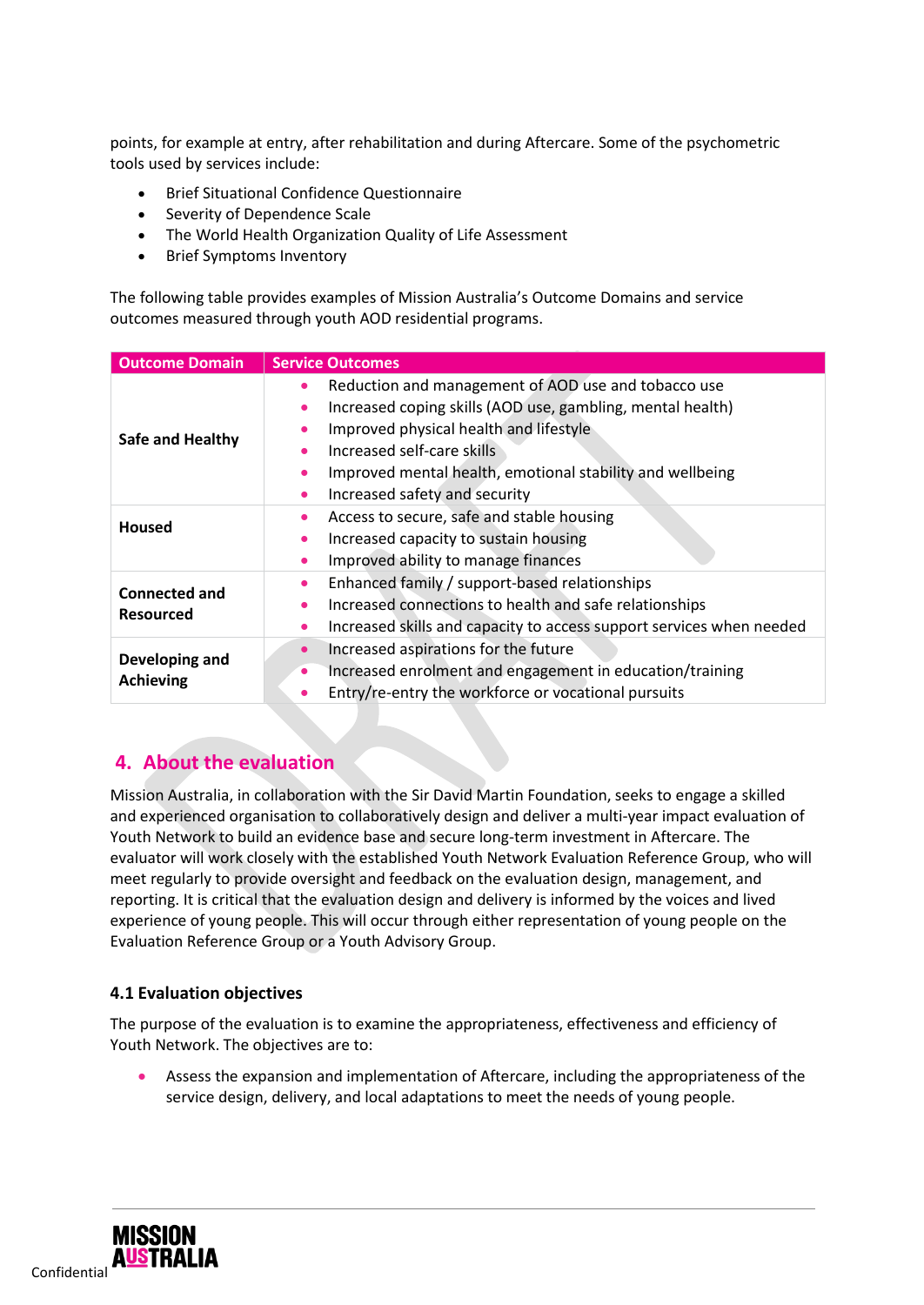- Identify any barriers, enablers and service model components that are critical to establish, implement, and expand the Youth Network, as well as integrate Aftercare within youth AOD residential programs.
- Understand and evidence the impact of Aftercare and the value-add provided to young people at different stages of their recovery journey and in different local contexts.
- Explore the benefits of creating a network of youth AOD specialists to share best practice, access professional opportunities and support young people through the Aftercare service.
- Assess the cost-effectiveness of Aftercare in delivering outcomes for young people, the indirect impact on families and broader community, and avoided costs to the government.

The evaluation findings will be used for both formative and summative purposes:

- Secure long-term funding and investment in Aftercare.
- Inform the expansion of the Youth Network across Mission Australia sites and potential partners.
- Continuously improve the delivery of Aftercare services to ensure the best possible services are being provided to young people receiving AOD residential treatment.
- Share best practice and evidence within Mission Australia and the broader sector to improve knowledge of what works to break the cycle of addiction and improve outcomes for young people.

Specific evaluation questions to meet these objectives and purposes will be developed in collaboration with the Youth Network Evaluation Reference Group.

### **4.2 Scope of the evaluation**

The evaluation will assess the implementation and outcomes of the Youth Network, which includes the expansion of Aftercare, as well as the creation of a network of youth AOD specialists. It will encompass the five existing Mission Australia youth AOD residential programs. Whilst the scope is focused on the Youth Network, it will be critical for the evaluation to explore the implementation and outcomes of the youth AOD withdrawal (where possible) and rehabilitation component of each program to understand the critical success factors needed to deliver an integrated youth AOD residential treatment program. As such, data to explore the service continuum will be in scope of the evaluation.

Evaluation stakeholders will include young people engaged in the youth AOD residential programs including cultural representation, their families and carers, Mission Australia, Sir David Martin Foundation, partner organisations, government departments (i.e. health, justice, child protection) and stakeholders in each location.

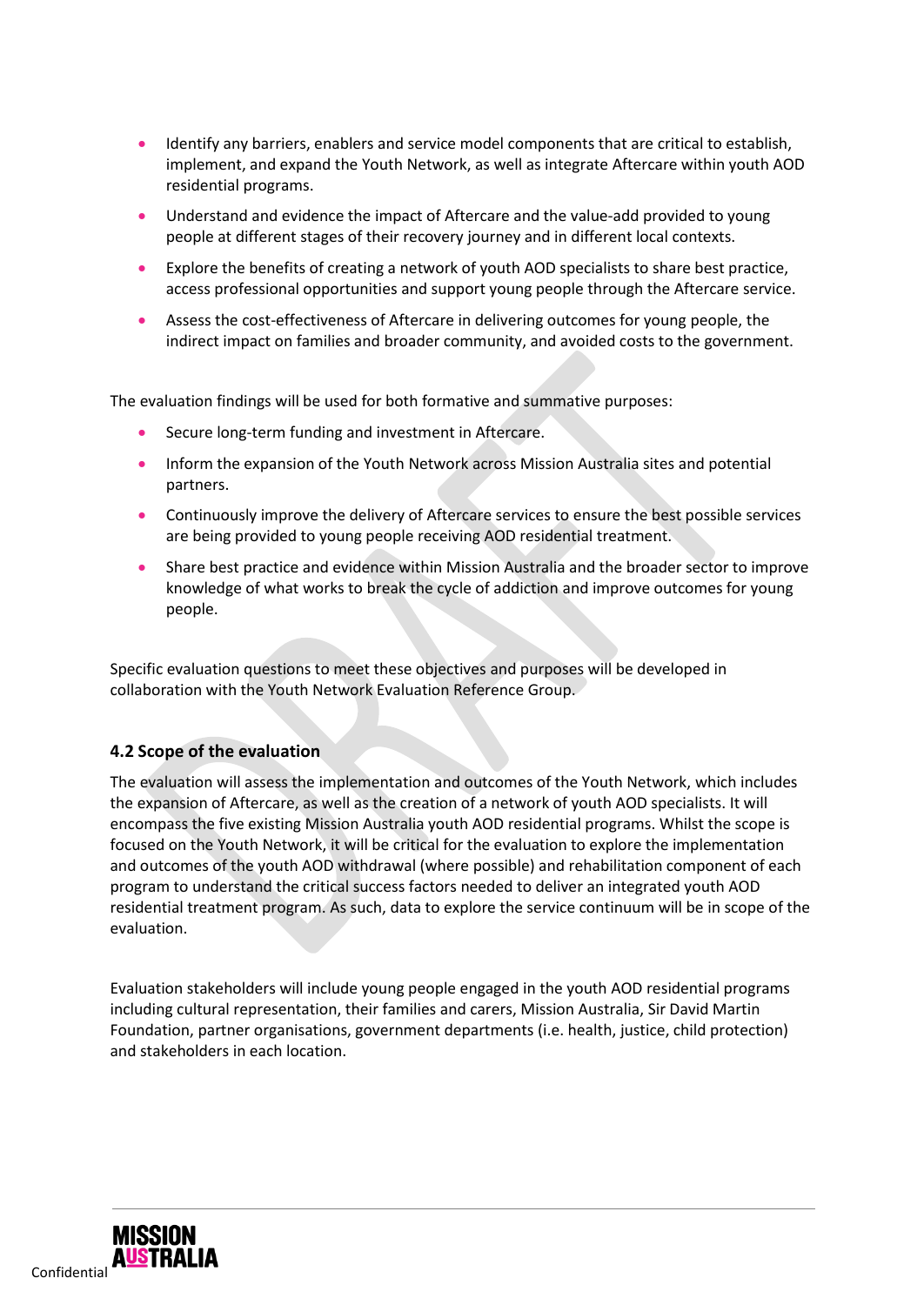### **4.3 Evaluation design**

We are seeking a phased mixed methods evaluation design to assess the appropriateness, effectiveness and efficiency of the Youth Network. It should include:

- Participatory approaches to capture the voices, experiences and outcomes for young people and their families.
- An impact evaluation design to understand the value-add of delivering Aftercare as part of an integrated youth AOD residential service model.
- Utilisation and adaptation (if needed) of existing data collected by Mission Australia, as outlined in section 3.3.
- Value for money analysis, in the final year, to explore the cost effectiveness of the service model and avoided costs.

The evaluator will be expected to design the evaluation in collaboration with the Youth Network Evaluation Reference Group and young people with lived experience.

### **4.4 Deliverables and timeframes**

The timeframe for delivering the evaluation is 3 years from the date of contract commencement (end of June 2022). The specific deliverables required are outlined in bold under the key phases of Mission Australia's Evaluation Project Management approach.

| <b>Evaluation</b> | <b>Key tasks and deliverables</b>                                                                                                                                                                                                                                                                                                                                                                                                                                                                                                                                                                                                                                                                      |  |  |
|-------------------|--------------------------------------------------------------------------------------------------------------------------------------------------------------------------------------------------------------------------------------------------------------------------------------------------------------------------------------------------------------------------------------------------------------------------------------------------------------------------------------------------------------------------------------------------------------------------------------------------------------------------------------------------------------------------------------------------------|--|--|
| <b>Stage</b>      |                                                                                                                                                                                                                                                                                                                                                                                                                                                                                                                                                                                                                                                                                                        |  |  |
| <b>Manage</b>     | Commencement of the evaluation contract.<br>1.                                                                                                                                                                                                                                                                                                                                                                                                                                                                                                                                                                                                                                                         |  |  |
| <b>Design</b>     | 2.<br>Initiation Workshop with the Youth Network Evaluation Reference Group to<br>provide an overview of the initiative, introduce the proposed evaluation<br>approach, develop key evaluation questions for each evaluation phase and<br>establish shared ways of working, including involvement of young people with a<br>lived experience.<br>3.<br>Develop an Evaluation Plan, including questions, methodology, timeframes, data<br>collection plan, analysis approach, ethical and cultural considerations and<br>evidence sharing approach.<br><b>Obtain ethics approval from a suitable ethics committee, including completing</b><br>4.<br>the application form and all supporting materials. |  |  |
| <b>Measure</b>    | Establish any additional data collection systems, procedures and templates to<br>5.<br>support data collection and monitoring, including training of staff in data<br>collection tools if needed.<br>Meet regularly with the Evaluation References Group to discuss data collection<br>6.<br>and address any challenges that may arise.<br>7.<br>Undertake any additional data collection, as per the Evaluation Plan.                                                                                                                                                                                                                                                                                 |  |  |
| Analyse           | Conduct analysis according to the data analysis section outlined in the Evaluation<br>8.<br>Plan.<br>Facilitate a Validation Workshop, before the interim and final evaluation report,<br>9.<br>with the Evaluation Reference Group and young people with a lived experience                                                                                                                                                                                                                                                                                                                                                                                                                           |  |  |

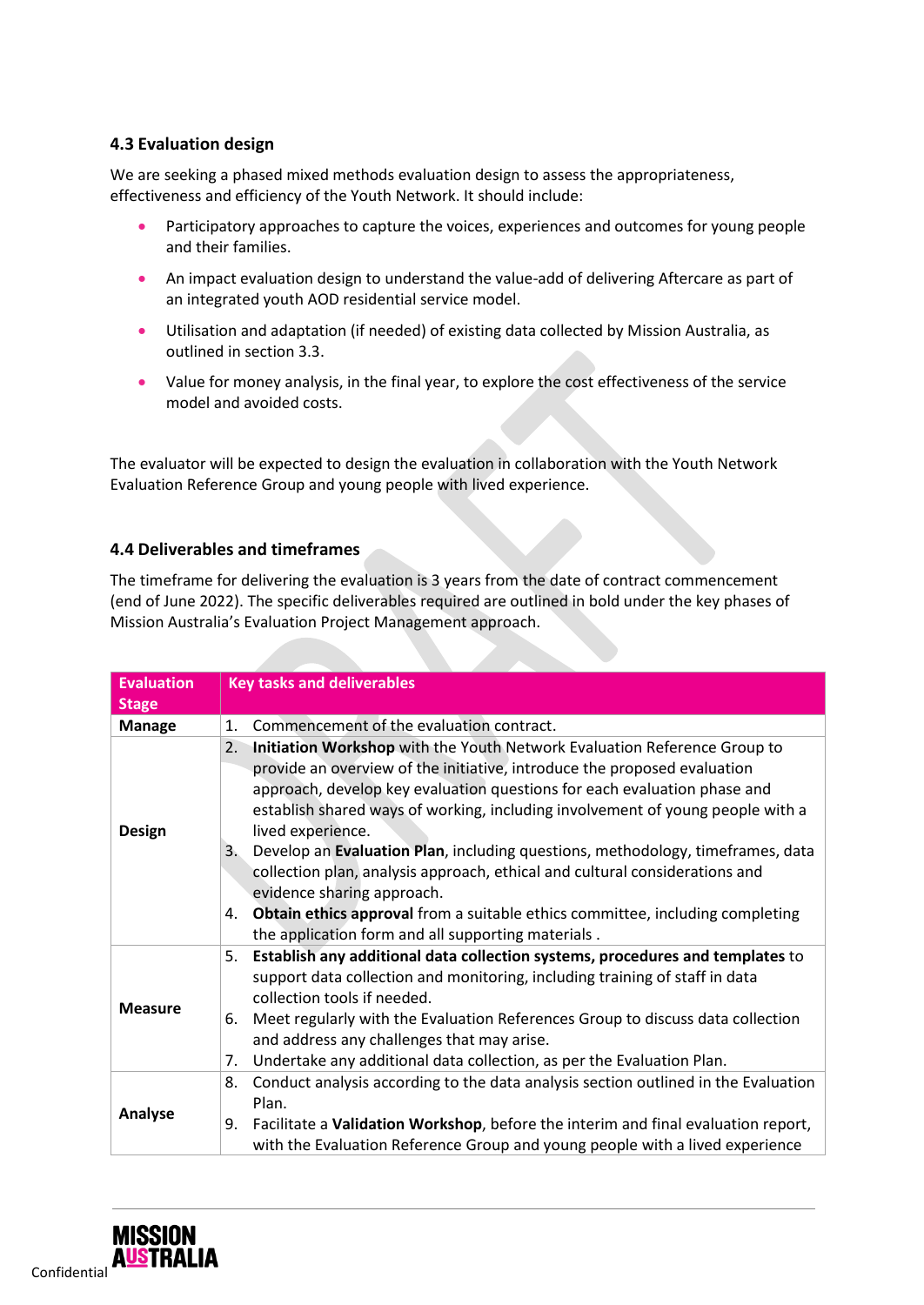|               | to present early findings and to seek clarification, interpretation and synthesis of<br>data sources for each evaluation question.                                                                                                                                                                                                                                                                                                                                                                                                                                                                                                                                              |
|---------------|---------------------------------------------------------------------------------------------------------------------------------------------------------------------------------------------------------------------------------------------------------------------------------------------------------------------------------------------------------------------------------------------------------------------------------------------------------------------------------------------------------------------------------------------------------------------------------------------------------------------------------------------------------------------------------|
| Report        | 10. Produce a high quality and succinct Preliminary Evaluation Report which<br>answers the key evaluation question focused on the expansion of Aftercare and<br>local service implementation.<br>11. Produce a high quality and succinct Interim Evaluation Report focused on the<br>effectiveness and benefits of creating a network of youth AOD specialists and the<br>early outcomes for young people.<br>12. Produce a high quality and succinct Final Evaluation Report which clearly<br>answers the key evaluation questions and provides recommendation based on<br>the key findings. The report will include implementation, outcomes and value for<br>money analysis. |
| <b>Action</b> | 13. Facilitation of Key Findings Presentation with the Evaluation Reference Group<br>and key organisational stakeholders after the final evaluation report has been<br>produced.                                                                                                                                                                                                                                                                                                                                                                                                                                                                                                |

## **4.5 Budget and milestones**

The costs will be guided by the evaluation design; however, payment will be made in accordance with the following milestones.

| <b>Timeframe</b> | Indicative budget | <b>Deliverables</b>                                      |
|------------------|-------------------|----------------------------------------------------------|
| By 30 June 2022  | \$30,000          | Milestone 1: Commencement of contract                    |
| July/August 2022 |                   | Milestone 2: Evaluation Plan                             |
| August 2023      | \$30,000          | Milestone 2: Acceptance of Preliminary Evaluation Report |
| August 2024      | \$40,000          | Milestone 3: Acceptance of Interim Evaluation Report     |
| August 2025      | \$50,000          | Milestone 4: Acceptance of Final Evaluation Report       |

## **5. About your proposal**

Please provide a proposal **by 5:00 pm (EST) on 30th May 2022** outlining your demonstrated experience and capacity to complete the evaluation. Proposals should not exceed 10 pages and should include a concise description of:

- The proposed evaluation approach and methodology, including options for the impact evaluation design and methods.
- Content knowledge and previous experience, including key personnel who would be involved in the evaluation team.
- Capacity to deliver to the timeframes and milestones listed above.
- A quotation with the breakdown of costs for each deliverable/milestone.
- Overview of insurances held by the provider.
- Key contact for the proposal name, position, telephone, and email address;
- An example of previous work and two referees.

The following selection criteria will be used to compare and evaluate all proposals. A shortlist of Applicants will be invited for a virtual interview. The successful applicant will be based on the